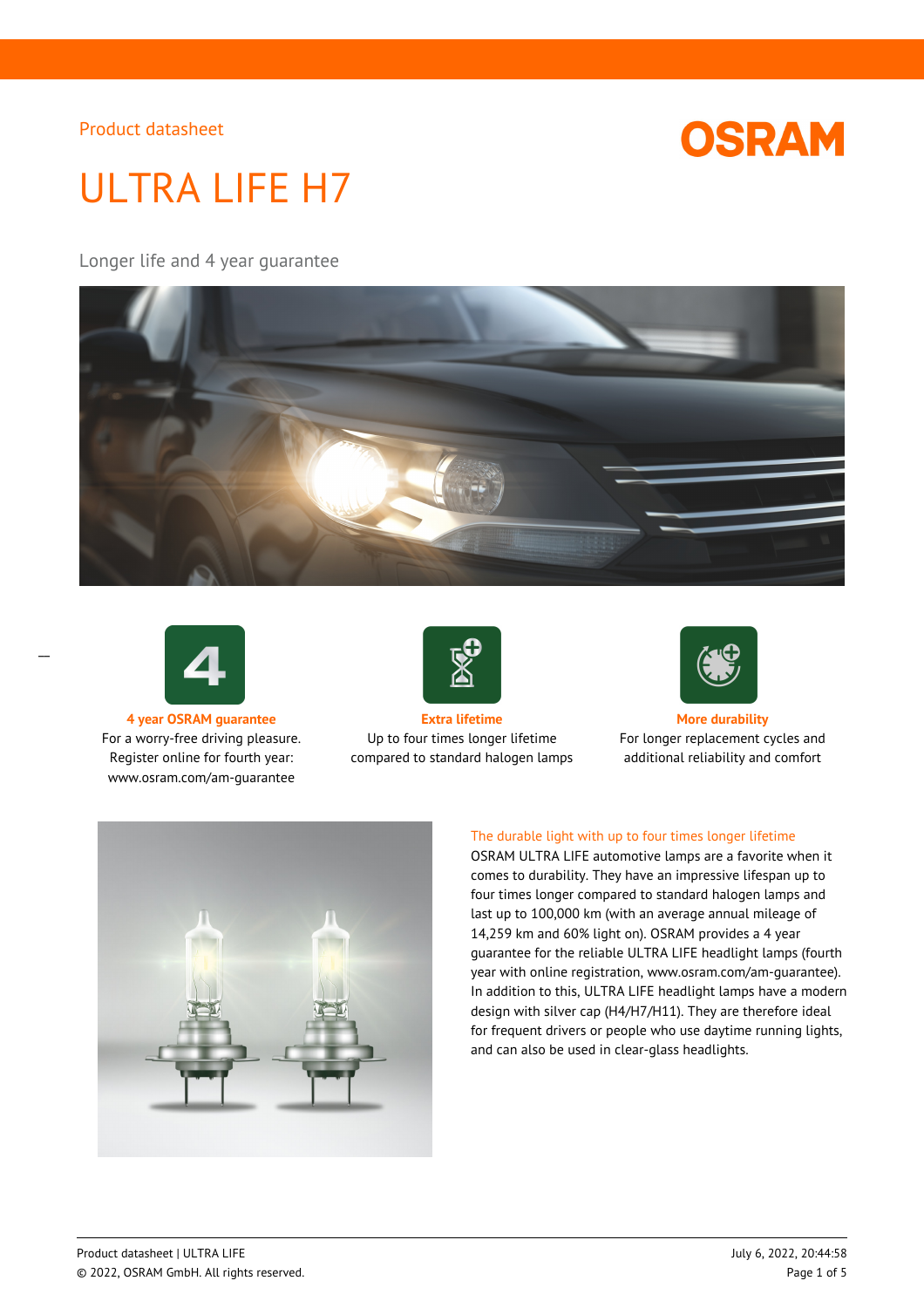#### Technical data

## **Product information**

| Order reference                             | 64210ULT               |
|---------------------------------------------|------------------------|
| Application (Category and Product specific) | Halogen headlight lamp |

## **Electrical data**

| Power input         | 58 W <sup>1</sup> |
|---------------------|-------------------|
| Nominal voltage     | 12.0 V            |
| Nominal wattage     | 55.00 W           |
| <b>Test voltage</b> | 13.2 V            |

1) Maximum

#### **Photometrical data**

| <b>Luminous flux</b>    | 1500 lm |
|-------------------------|---------|
| Luminous flux tolerance | ±10%    |

# **Dimensions & weight**



| <b>Diameter</b>       | $12.0$ mm |
|-----------------------|-----------|
| <b>Product weight</b> | $12.63$ a |
| Length                | 59.0 mm   |

## **Lifespan**

| Lifespan B3 | 1000 h    |
|-------------|-----------|
| Lifespan Tc | 1500 h    |
| Guarantee   | 3+1 years |

# **Additional product data**

| Base (standard designation) | PX26d |
|-----------------------------|-------|
|                             |       |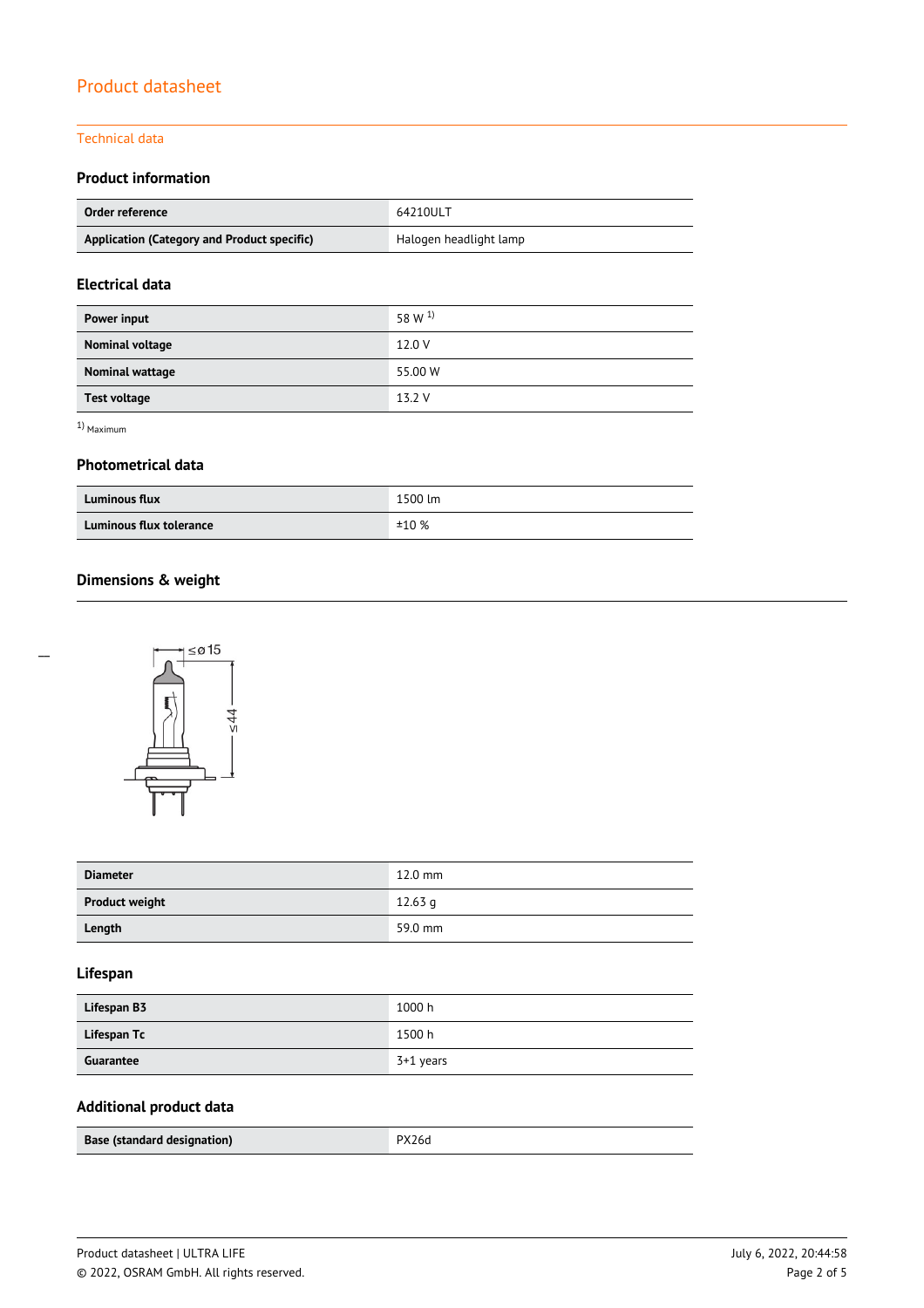# **Capabilities**

| <b>Technology</b>                       | <b>HAL</b> |  |
|-----------------------------------------|------------|--|
| Certificates & standards                |            |  |
| <b>ECE category</b>                     | H7         |  |
| <b>Country specific categorizations</b> |            |  |
| Order reference                         | 64210ULT   |  |

## **Environmental information**

# **Information according Art. 33 of EU Regulation (EC) 1907/2006 (REACh)**

| Date of Declaration               | 28-01-2022                                                                                                                                                                                                                                                                                                      |
|-----------------------------------|-----------------------------------------------------------------------------------------------------------------------------------------------------------------------------------------------------------------------------------------------------------------------------------------------------------------|
| <b>Primary Article Identifier</b> | 4050300879284   4008321416148   4008321416292<br>  4008321416261   4008321421258  <br>4052899131453   4052899436237   4052899436213<br>  4052899436152   4052899436299  <br>4052899436534   4052899436251   4052899436572<br>  4052899436558   4052899476004  <br>4052899513211   4062172250207   4008321416087 |
| Candidate List Substance 1        | No declarable substances contained                                                                                                                                                                                                                                                                              |
| Declaration No. in SCIP database  | In work                                                                                                                                                                                                                                                                                                         |

## Country specific information

| <b>Product code</b> | <b>METEL code</b> | SEG-No. | <b>STK-Number</b>        | UK Org                   |
|---------------------|-------------------|---------|--------------------------|--------------------------|
| 4008321416261       | OSRA64210ULT      |         | $\overline{\phantom{a}}$ | $\overline{\phantom{a}}$ |
| 4008321416278       | OSRA64210ULT      | -       | $\overline{\phantom{a}}$ | $\overline{\phantom{a}}$ |
| 4008321416261       | OSRA64210ULT      | -       | -                        | $\overline{\phantom{a}}$ |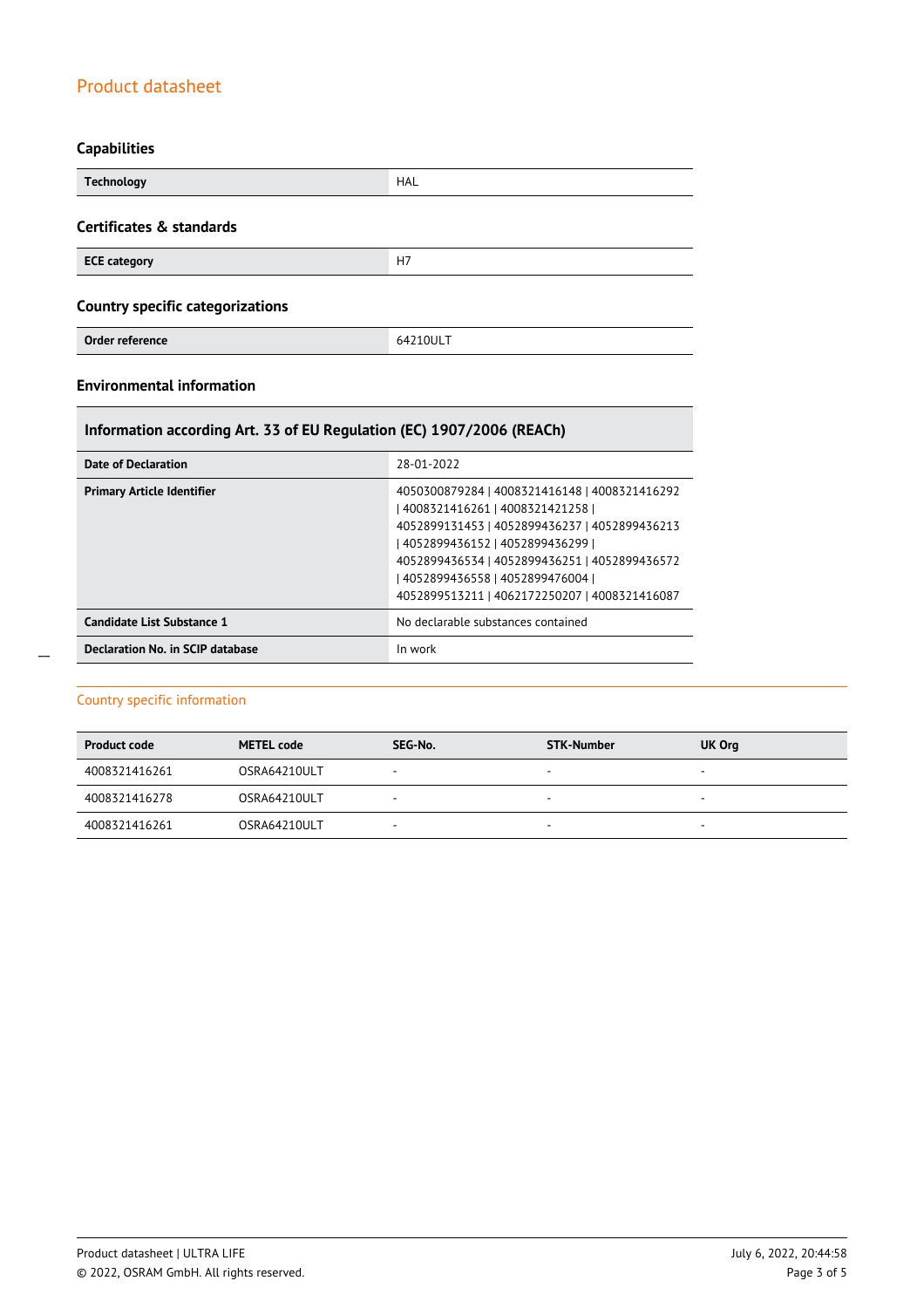

#### Others graphics

#### Logistical Data

 $\overline{a}$ 

| <b>Product code</b> | <b>Product description</b> | Packaging unit<br>(Pieces/Unit) | <b>Dimensions (length</b><br>x width x height) | <b>Volume</b>          | <b>Gross weight</b> |
|---------------------|----------------------------|---------------------------------|------------------------------------------------|------------------------|---------------------|
| 4008321416261       | ULTRA LIFE H7              | Folding carton box              | 34 mm x 34 mm x<br>58 mm                       | $0.07$ dm <sup>3</sup> | 16.00 g             |
| 4008321416278       | ULTRA LIFE H7              | <b>Bundle</b><br>10             | 170 mm $\times$ 64 mm $\times$<br>174 mm       | $1.89$ dm <sup>3</sup> | 155.00 g            |
| 4008321416285       | ULTRA LIFE H7              | Shipping carton box<br>100      | 356 mm x 186 mm x<br>$129$ mm                  | $8.54 \text{ dm}^3$    | 1727.00 g           |
| 4052899476004       | ULTRA LIFE H7              | <b>Blister</b><br>1             | 135 mm $\times$ 95 mm $\times$<br>35 mm        | $0.45$ dm <sup>3</sup> | 24.00 g             |
| 4052899476011       | ULTRA LIFE H7              | Shipping carton box<br>10       | 279 mm x 115 mm x<br>145 mm                    | 4.65 dm <sup>3</sup>   | 331.00 g            |

The mentioned product code describes the smallest quantity unit which can be ordered. One shipping unit can contain one or more single products. When placing an order, for the quantity please enter single or multiples of a shipping unit.

### Download Data

| <b>File</b>                                      |
|--------------------------------------------------|
| <b>Brochures</b><br>724901 ULTRA LIFE Leaflet EN |
| Product movie<br>724899_ULTRA LIFE Trailer EN    |
| 360 Degree Image<br>ULTRA LIFE H7 64210ULT       |

#### **References / Links**